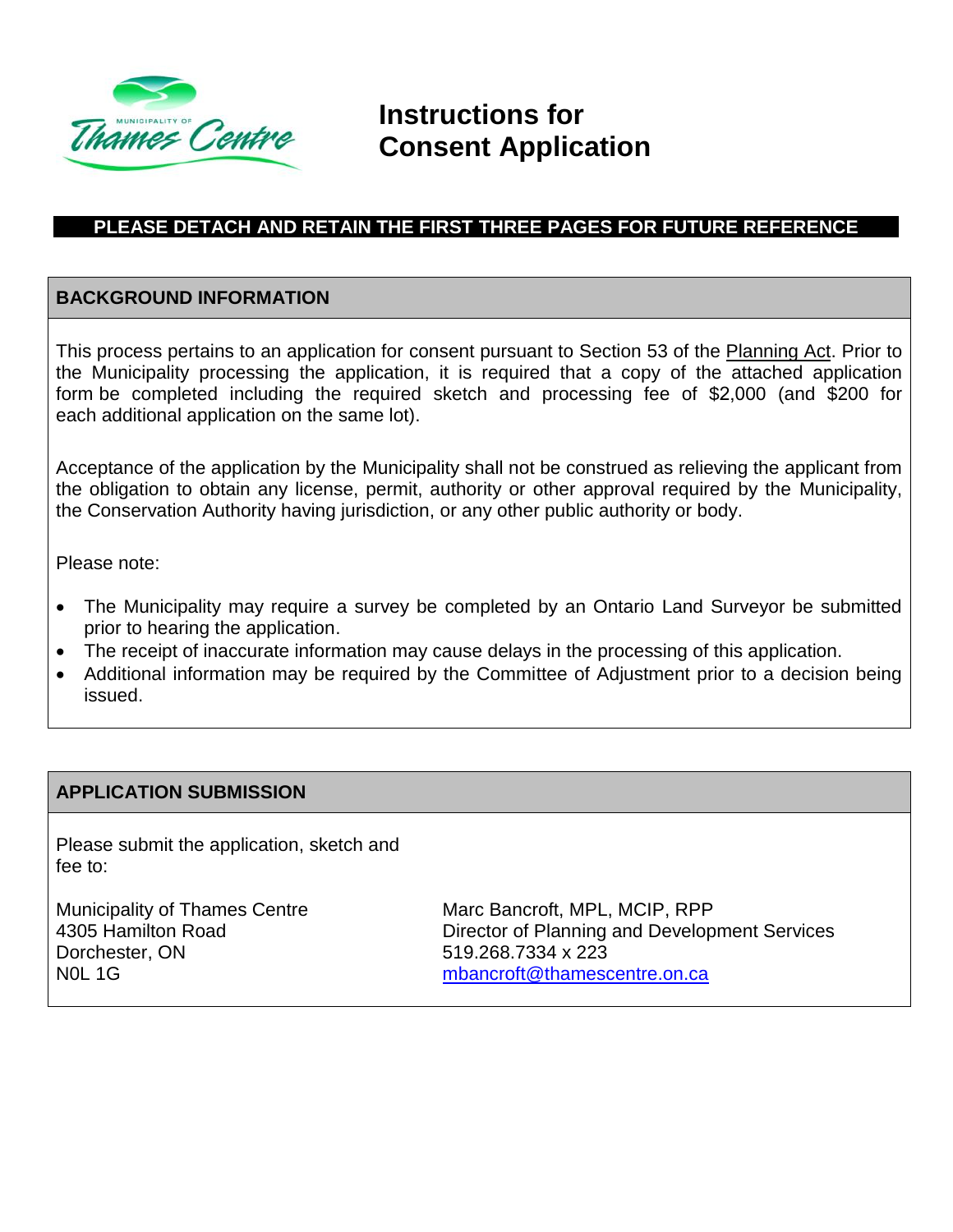|        | <b>APPLICATION PROCESS</b>                                                                                                                                                                                                                                                                                                                                                                                                                                                                                                                 |
|--------|--------------------------------------------------------------------------------------------------------------------------------------------------------------------------------------------------------------------------------------------------------------------------------------------------------------------------------------------------------------------------------------------------------------------------------------------------------------------------------------------------------------------------------------------|
| Step 1 | <b>Consult with Planning Staff:</b> Applicants are encouraged to meet with staff prior to<br>submitting an application. Please contact the Senior Planner.                                                                                                                                                                                                                                                                                                                                                                                 |
| Step 2 | Application submission: Complete the attached application form and include the<br>submission of the required sketch and applicable fees.                                                                                                                                                                                                                                                                                                                                                                                                   |
| Step 3 | <b>Complete application accepted:</b> The file is opened and timelines for processing are<br>established. Application must be filed at least 30 days prior to a public meeting being held.                                                                                                                                                                                                                                                                                                                                                 |
| Step 4 | Notice of Hearing: The application is circulated to the public, agencies and municipal<br>departments. The public circulation applies to every person assessed within 60 metres of the<br>subject land and to every person and public body that has provided a written request for such<br>notice. A "Possible Land Use Change" sign is erected on the subject land.                                                                                                                                                                       |
| Step 5 | <b>Planning Evaluation Report:</b> Staff undertakes an evaluation of the application using the<br>relevant planning policy documents. A recommendation is provided to the Committee of<br>Adjustment, including conditions of approval (if applicable).                                                                                                                                                                                                                                                                                    |
| Step 6 | <b>Committee of Adjustment Hearing:</b> Within 30 days of the submission of a complete<br>application, the application is heard by the Committee of Adjustment. It is recommended that<br>you and/or your agent attend the Hearing to explain the reasons for your application; if you<br>do not attend, the Committee may proceed in your absence. The Committee will consider<br>your submission as well as recommendations from staff. In addition, members of the public<br>will be given an opportunity to speak to your application. |
| Step 7 | Notice of Decision: Within 15 days of the Committee making its decision, the Secretary-<br>Treasurer of the Committee will mail one copy of the decision to you and others who filed a<br>written request for notice of the decision. The Notice of Decision will outline appeal<br>procedures and identify the last day for appealing the Committee's decision to the Local<br>Planning Appeal Tribunal. "Possible Land Use Change" sign is removed.                                                                                      |
| Step 9 | A final and binding decision: If no appeal is made by the end of the 20 day appeal period,<br>the decision is final and binding. You will be notified by mail if the provisional consent is<br>approved. You should then be in a position to prepare and submit to the Secretary-Treasurer<br>of the Committee the appropriate documents such as evidence that all conditions have been<br>met and a deed for certification.                                                                                                               |

**NOTE: Where a consent is granted with conditions, all conditions must be fulfilled within ONE YEAR of the date of the Notice of Decision or the consent is null and void in accordance with the Planning Act.**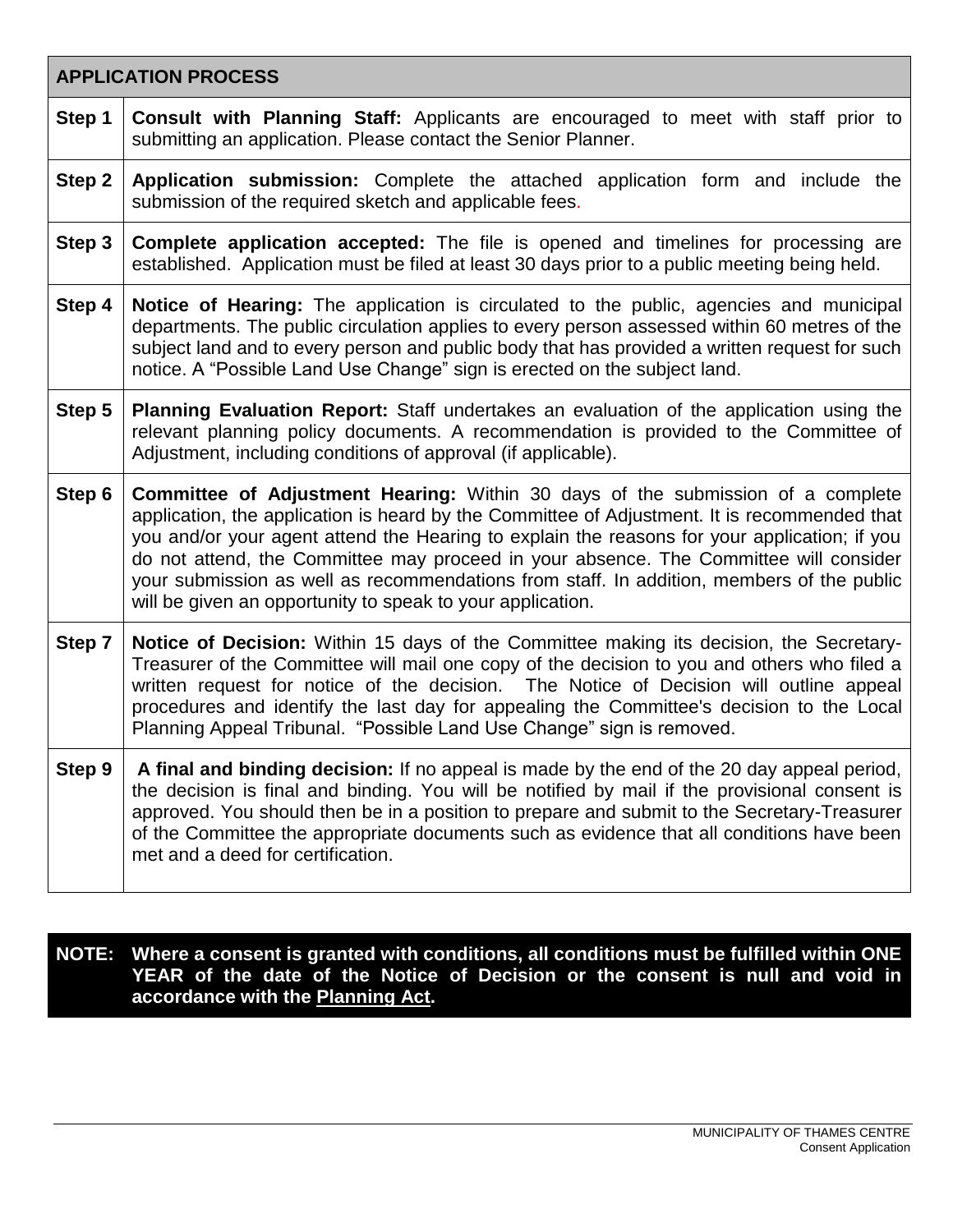## **APPEAL TO THE LOCAL PLANNING APPEAL TRIBUNAL**

If an application is made for consent and the Thames Centre Committee of Adjustment fails to make a decision within 90 days after the day the application is deemed complete by Staff, the applicant may appeal to the Local Planning Appeal Tribunal (LPAT) with respect to the consent application.

A decision of the Thames Centre Committee of Adjustment can be appealed to the LPAT within 20 days of the date of the Notice of the Decision of the Secretary-Treasurer of the Committee by personally delivering or sending a Notice of Appeal to the Secretary-Treasurer of the Committee and the required forms, downloadable from the LPAT website [\(http://www.elto.gov.on.ca\)](http://www.elto.gov.on.ca/). The appeal must set out the reasons for objecting to the decision following the LPAT's procedure, and must include the prescribed processing fee. The Secretary-Treasurer of the Committee will then prepare an appeal package and forward it to the LPAT. The LPAT will schedule a hearing and give written notice of the time and date in advance of the hearing.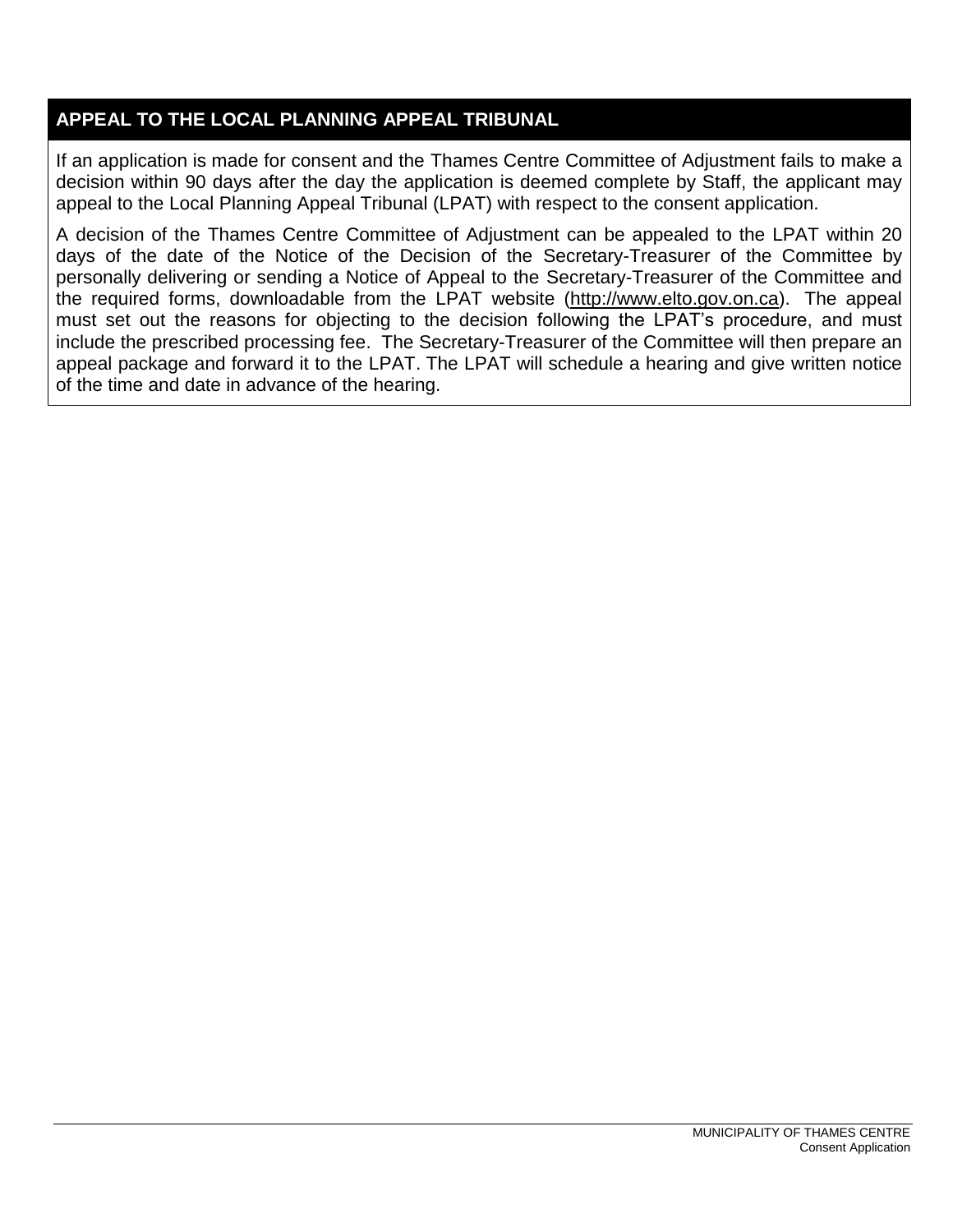

**For Office Use Only**

Date Received:

File Number:

# **Consent Application**

PURSUANT TO SECTION 53 OF THE PLANNING ACT

| <b>Applicant information</b><br>1.                                                |              |  |  |  |
|-----------------------------------------------------------------------------------|--------------|--|--|--|
| Registered owner(s) of the subject land                                           |              |  |  |  |
| Name:                                                                             |              |  |  |  |
| Address:                                                                          |              |  |  |  |
| Town:                                                                             | Postal Code: |  |  |  |
| Phone:                                                                            | Cell:        |  |  |  |
| Fax:                                                                              | Email:       |  |  |  |
| Authorized agent (authorized by the owner to file the application, if applicable) |              |  |  |  |
| Name:                                                                             |              |  |  |  |
| Address:                                                                          |              |  |  |  |
| Town:                                                                             | Postal Code: |  |  |  |
| Phone:                                                                            | Cell:        |  |  |  |
| Fax:                                                                              | Email:       |  |  |  |

#### **2. The date of the application:**

**3. Current designation of the subject land in the applicable Official Plans and an explanation of how the application conforms with the Official Plans:**

#### **4. Current Zoning:**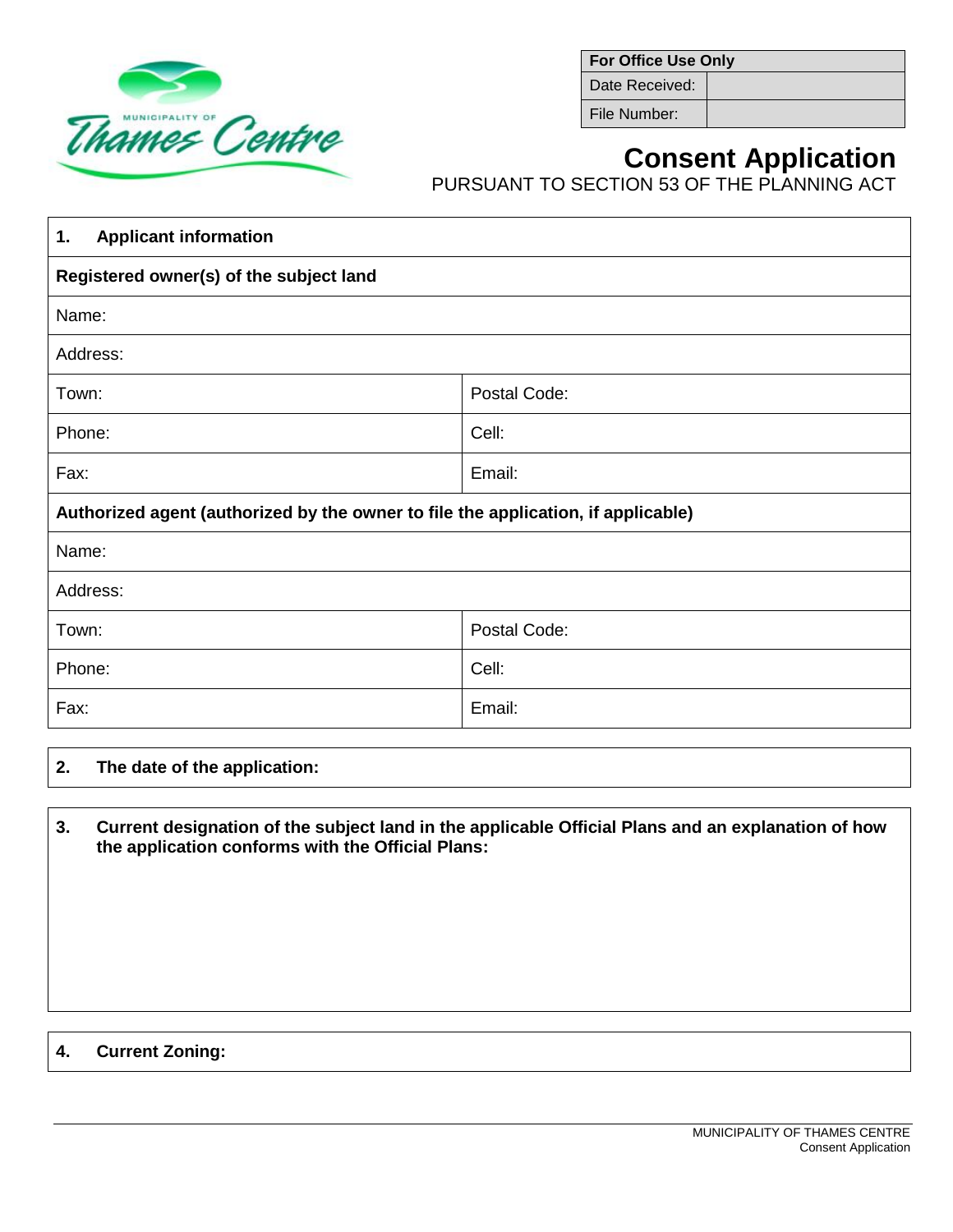| 5a. | Type of proposed transaction                         |   |          |        |                     |
|-----|------------------------------------------------------|---|----------|--------|---------------------|
|     | creation of a new lot                                |   | easement | П      | lease               |
|     | lot addition                                         | □ | charge   | $\Box$ | correction of title |
| b.  | Please indicate the purpose of proposed transaction? |   |          |        |                     |

| 6.   | If known, please provide the name of the person to whom the land or an interest in the land is to<br>be transferred, charged or leased? |        |                        |       |            |        |           |        |
|------|-----------------------------------------------------------------------------------------------------------------------------------------|--------|------------------------|-------|------------|--------|-----------|--------|
| 7.   | Description of subject land                                                                                                             |        |                        |       |            |        |           |        |
|      | Geographic Township:                                                                                                                    |        | Concession(s):         |       | $Lot(s)$ : |        |           |        |
|      | <b>Registered Plan:</b>                                                                                                                 |        | $Lot(s)$ :             |       |            |        |           |        |
|      | Reference Plan:                                                                                                                         |        | Part(s):               |       |            |        |           |        |
|      | <b>Street Address:</b>                                                                                                                  |        | Municipal Roll Number: |       |            |        |           |        |
| 8.   | Are there any easements or restrictive covenants affecting the subject land?                                                            |        |                        |       | Yes*       | $\Box$ | <b>No</b> | $\Box$ |
|      | *If yes, please provide a description of each easement or covenant and its effect?                                                      |        |                        |       |            |        |           |        |
|      | Dimensions of subject land as a whole (in metric units)<br>9.                                                                           |        |                        |       |            |        |           |        |
|      | Frontage:<br>Depth:                                                                                                                     |        |                        | Area: |            |        |           |        |
| 10a. | Dimensions of the lot to be severed (in metric units)                                                                                   |        |                        |       |            |        |           |        |
|      | Frontage:                                                                                                                               | Depth: |                        | Area: |            |        |           |        |
| b.   | Dimensions of the lot to be retained (in metric units)                                                                                  |        |                        |       |            |        |           |        |
|      | Frontage:                                                                                                                               | Depth: |                        | Area: |            |        |           |        |
|      | Describe all existing uses on the subject land?<br>c.                                                                                   |        |                        |       |            |        |           |        |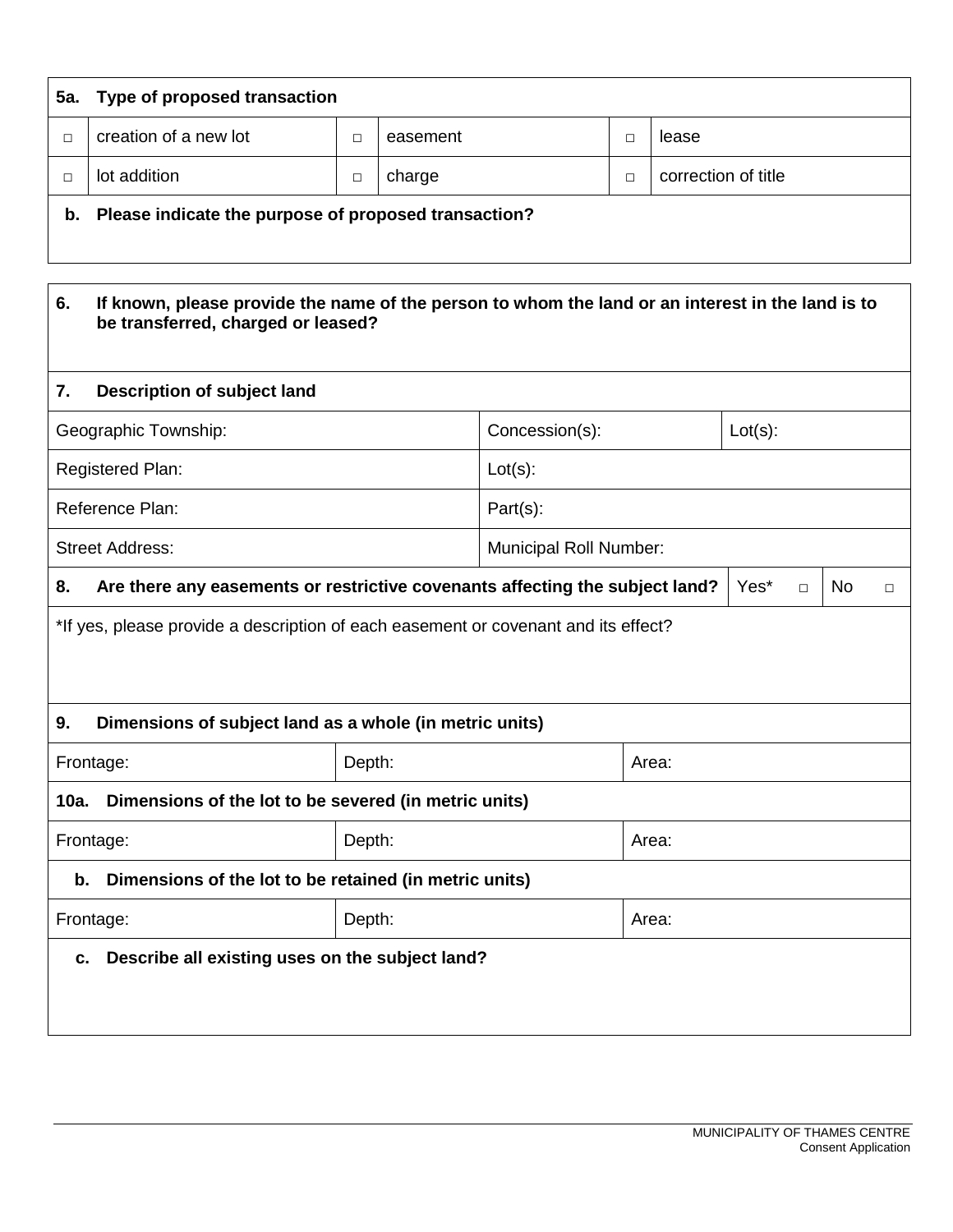|  | d. Describe all existing buildings or structure on the subject land? |
|--|----------------------------------------------------------------------|
|  |                                                                      |

#### **e. Describe all proposed uses on the subject land?**

#### **f. Describe all proposed buildings or structure on the subject land?**

#### **g. Access to subject land** (please provide information for only those that apply to this property)

| Provincial Highway: | County Road:              |
|---------------------|---------------------------|
| Municipal Road:     | <b>Other Public Road:</b> |
|                     |                           |

Right of Way: Notice May: Notice May 2012 12:00 Notice May 2012 12:00 Notice May 2012 12:00 Notice May 2013 12:00 Notice May 2014 12:00 Notice May 2014 12:00 Notice May 2014 12:00 Notice May 2014 12:00 Notice May 2014 12:0

**h. Water Supply:** Water supply provided via?

| publicly owned and operated piped water<br>system | $\Box$ | lake or other water body |  |  |
|---------------------------------------------------|--------|--------------------------|--|--|
| privately owned well or communal well             |        | other (please specify)   |  |  |
| Sewage Disposal: Sewage disposal provided via?    |        |                          |  |  |
| publicly owned and operated sanitary              |        | privy                    |  |  |

| sewage system                                           |                        |
|---------------------------------------------------------|------------------------|
| privately owned individual or communal<br>septic system | other (please specify) |

| 11.          | If the purpose of the application is to create a new lot to dispose a surplus farm dwelling as a<br>result of farm consolidation, please complete the following: |     |  |  |
|--------------|------------------------------------------------------------------------------------------------------------------------------------------------------------------|-----|--|--|
| а.           | Are you aware of the restriction through zoning that would apply to the balance of<br>the farm to prohibit any new residential use?                              | Yes |  |  |
| b.           | Indicate the year in which the subject lands were acquired by the owner:                                                                                         |     |  |  |
| $\mathsf{C}$ | Address of the 'home farm':                                                                                                                                      |     |  |  |
| d.           | Number of farms owned and operated by the owner(s) and approximate total acreage:                                                                                |     |  |  |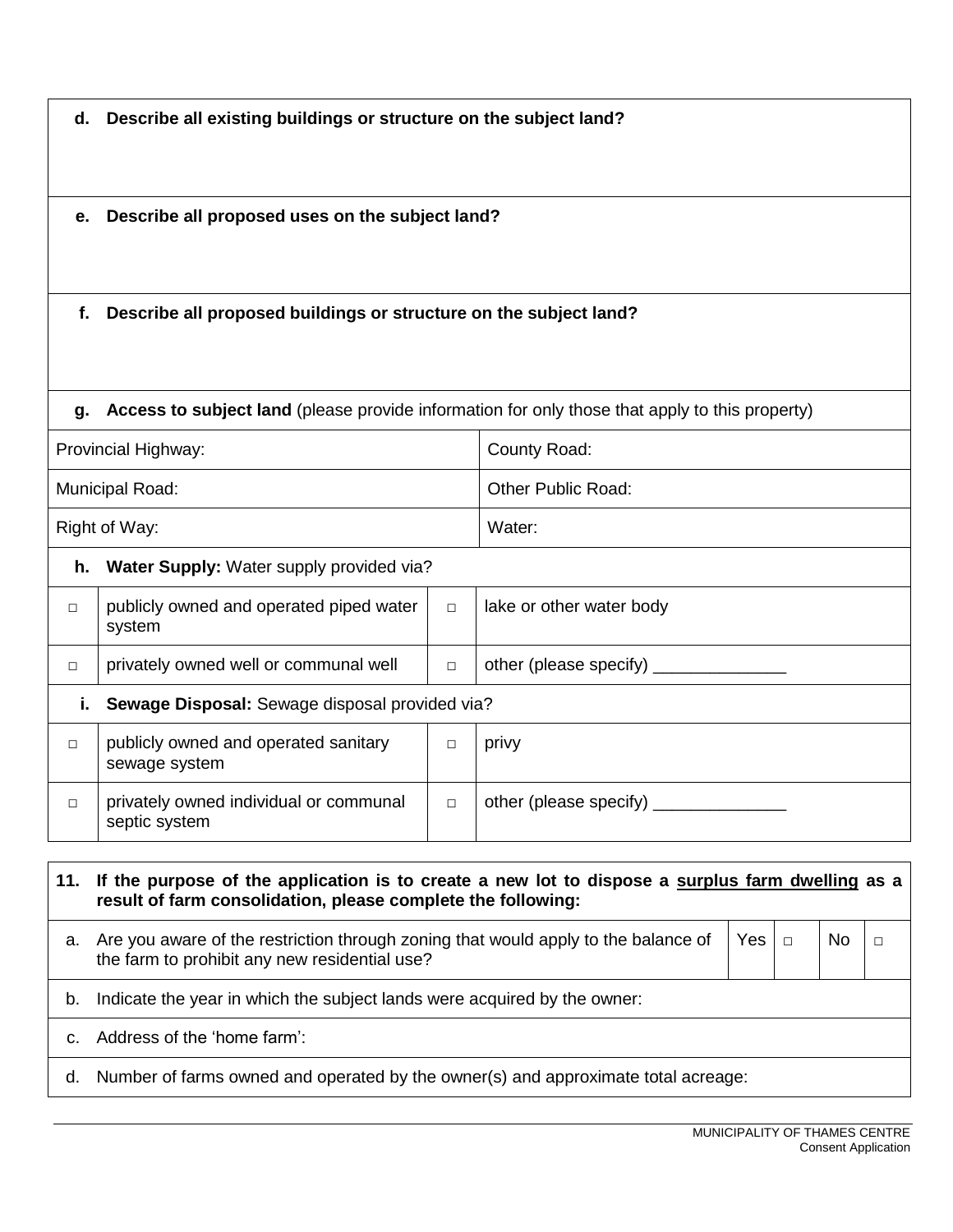e. Year of dwelling construction:

f. Describe the condition of dwelling and its suitability for human occupancy:

g. Describe the condition and proposed use of any outbuildings:

| 12.<br>Is the subject land the subject of:                                                                                        |      |        |           |        |
|-----------------------------------------------------------------------------------------------------------------------------------|------|--------|-----------|--------|
| An application for an amendment to the Official Plan under the Planning Act?                                                      | Yes* | $\Box$ | No.       | П      |
|                                                                                                                                   |      |        |           |        |
| An application for an amendment to the Zoning By-law under the Planning Act?                                                      | Yes* | $\Box$ | No.       | $\Box$ |
|                                                                                                                                   |      |        |           |        |
| A Minister's zoning order under the Planning Act?                                                                                 | Yes* | $\Box$ | <b>No</b> | $\Box$ |
| *If yes, provide the following: File No. ___________________Status ______________                                                 |      |        |           |        |
| An application for approval of a Plan of Subdivision under the Planning Act?                                                      |      | $\Box$ | No.       | $\Box$ |
|                                                                                                                                   |      |        |           |        |
| An application for an application for Consent under the Planning Act?                                                             |      |        | <b>No</b> | $\Box$ |
| *If yes, provide the following: File No. __________________Status _______________                                                 |      |        |           |        |
| An application for an application for Minor Variance under the Planning Act?                                                      |      |        | No.       | $\Box$ |
| *If yes, provide the following: File No. ________________Status ________________                                                  |      |        |           |        |
|                                                                                                                                   |      |        |           |        |
| Please indicate whether any land has been severed from the parcel<br>13.<br>originally acquired by the owner of the subject land? | Yes* | $\Box$ | No.       | $\Box$ |

\*If yes provide the following:

Date of Transfer:

Name of Transferee:

Uses of the severed Land: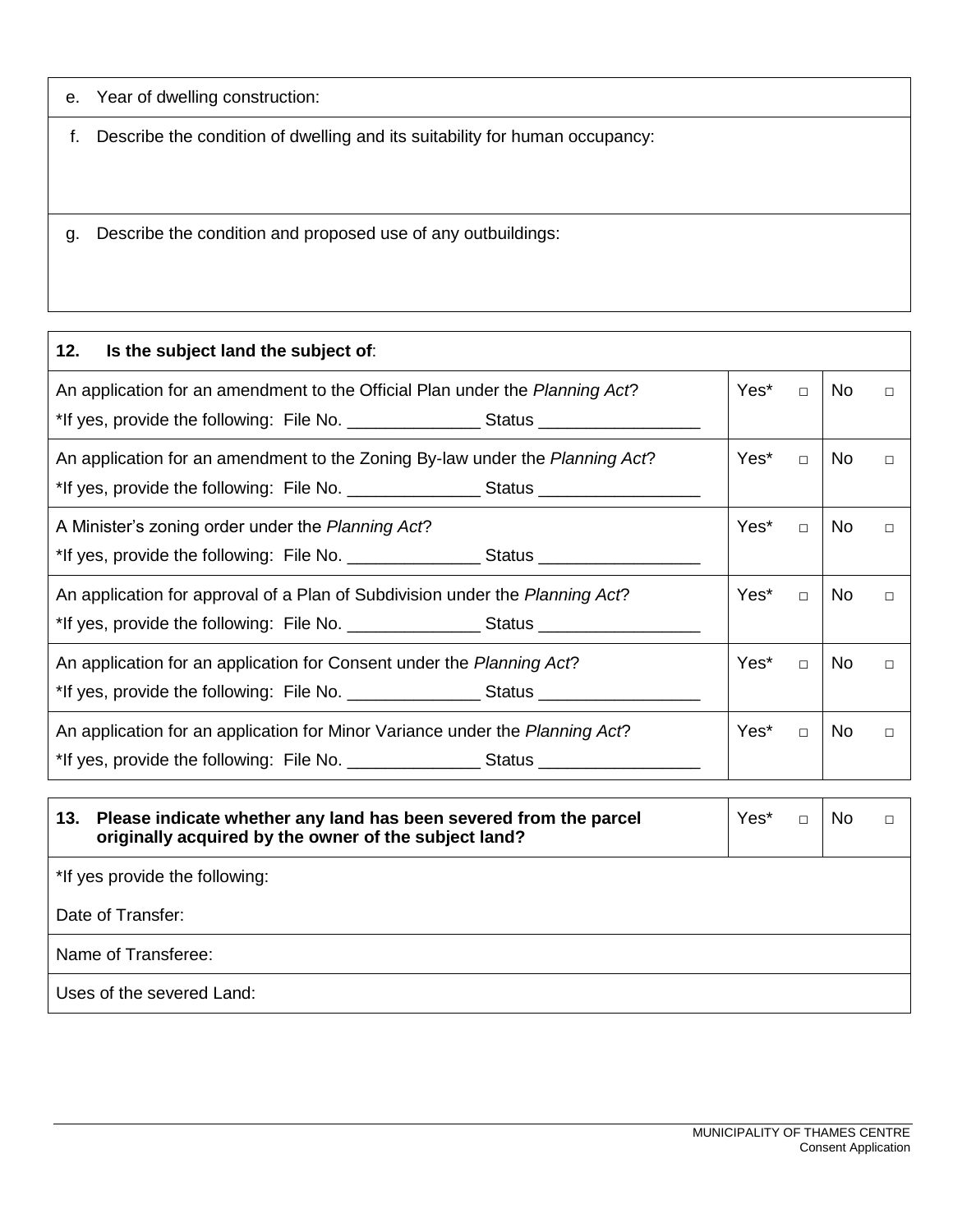| 14. Please indicate how the application is consistent with the Provincial Policy Statement (a copy of |
|-------------------------------------------------------------------------------------------------------|
| the Provincial Policy Statement is available at www.mah.gov.on.ca)?                                   |

| 15.    | This application must be accompanied by a sketch showing the following information. Failure to<br>supply this information will result in a delay in procession the application. Please fill out the<br>checklist below to ensure you have included all the required information.                                                                                      |
|--------|-----------------------------------------------------------------------------------------------------------------------------------------------------------------------------------------------------------------------------------------------------------------------------------------------------------------------------------------------------------------------|
| $\Box$ | The boundaries and dimensions of any land abutting the subject land that is owned by the owner of the<br>subject land.                                                                                                                                                                                                                                                |
| $\Box$ | The approximate distance between the subject land and the nearest municipal lot line or landmark such<br>as a bridge or railway crossing.                                                                                                                                                                                                                             |
| $\Box$ | The boundaries and dimensions of the subject land, the part that is to be severed and the part that is to be<br>retained.                                                                                                                                                                                                                                             |
| $\Box$ | The location of all land previously severed from the parcel originally acquired by the current owner of the<br>subject land (if applicable).                                                                                                                                                                                                                          |
| $\Box$ | The approximate location of all natural and artificial features on the subject land and on the land that is<br>adjacent to the subject land that, in the opinion of the applicant, may affect the application (for example:<br>buildings, railways, roads, watercourses, drainage ditches, river or stream banks, wetlands, wooded<br>areas, well and septic system). |
| $\Box$ | The existing uses on the adjacent land (for example: residential, agricultural and commercial uses).                                                                                                                                                                                                                                                                  |
| $\Box$ | The location, width and name of any roads within or abutting the subject land indicating whether it is an<br>unopened road allowance, a public travelled road, private road or a right-of-way.                                                                                                                                                                        |

□ The location and nature of any easement affecting the subject land.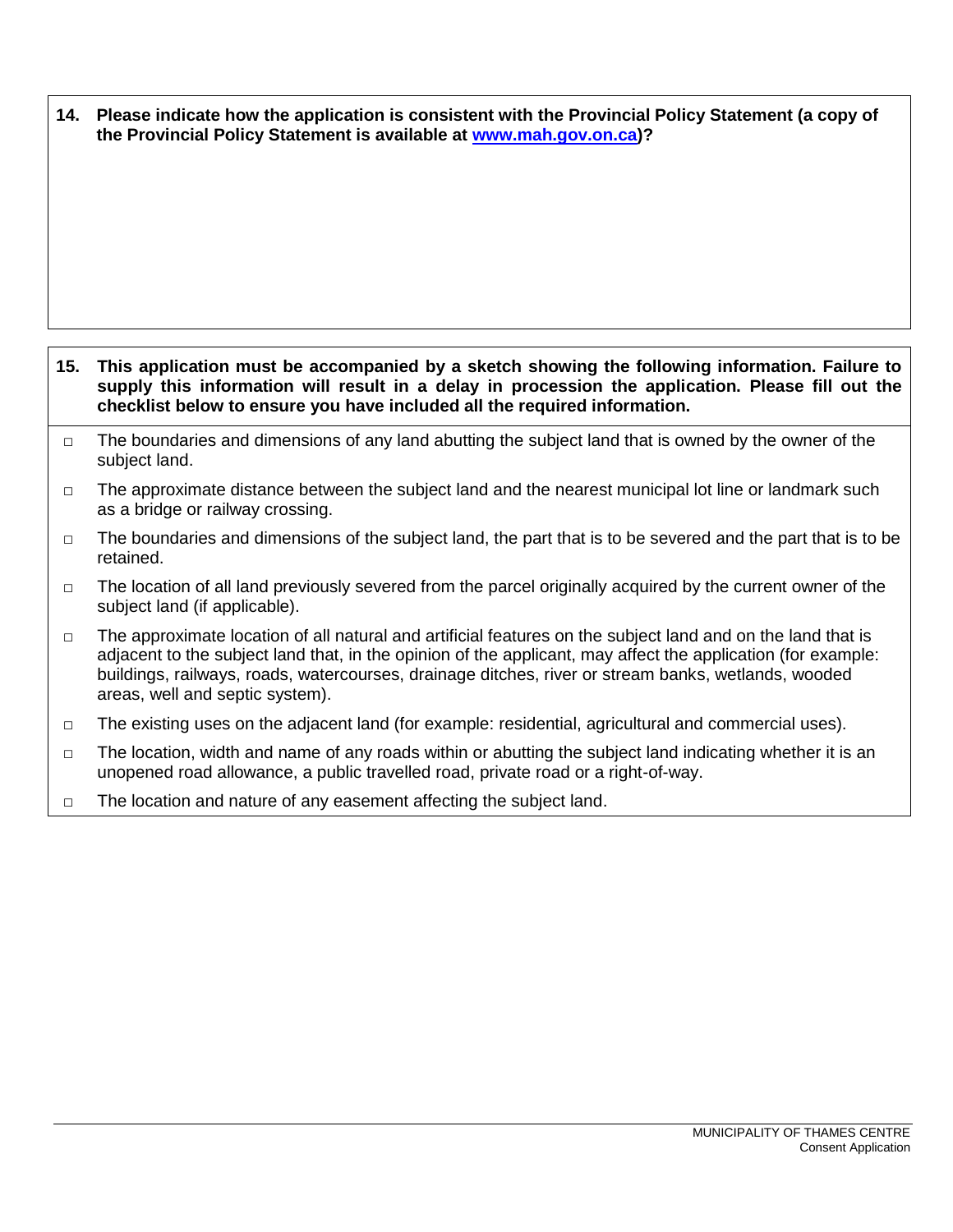| <b>STATUTORY DECLARATION</b>                                                                                                                           |          |                                                    |  |
|--------------------------------------------------------------------------------------------------------------------------------------------------------|----------|----------------------------------------------------|--|
| Ι,<br>(Name)                                                                                                                                           | of the   | (Name of City, Town, Township, Municipality, etc.) |  |
| in the                                                                                                                                                 |          | (Name of County, Region or District)               |  |
|                                                                                                                                                        |          |                                                    |  |
| SOLEMNLY DECLARE THAT                                                                                                                                  |          |                                                    |  |
| The information provided in this application as required under Section 53 of the Planning Act and Ontario<br>Regulation 200/96 is true.                |          |                                                    |  |
| AND I make this solemn Declaration conscientiously believing it to be true, and knowing that is of the same<br>force and effect as if made under oath. |          |                                                    |  |
|                                                                                                                                                        |          |                                                    |  |
| Declared before me at the                                                                                                                              |          |                                                    |  |
| <u><b>Example 2</b></u> in the<br>οf                                                                                                                   |          |                                                    |  |
|                                                                                                                                                        |          |                                                    |  |
| day of the control of the control of the control of the control of the control of the control of the control of<br>this                                | 20 30 31 |                                                    |  |
|                                                                                                                                                        |          |                                                    |  |
| A Commissioner of Oaths                                                                                                                                |          | Applicant or Authorized Agent*                     |  |
|                                                                                                                                                        |          |                                                    |  |
|                                                                                                                                                        |          |                                                    |  |

**\* If applicable, please complete the attached authorization for an agent to act on behalf of the owner of the subject land.**